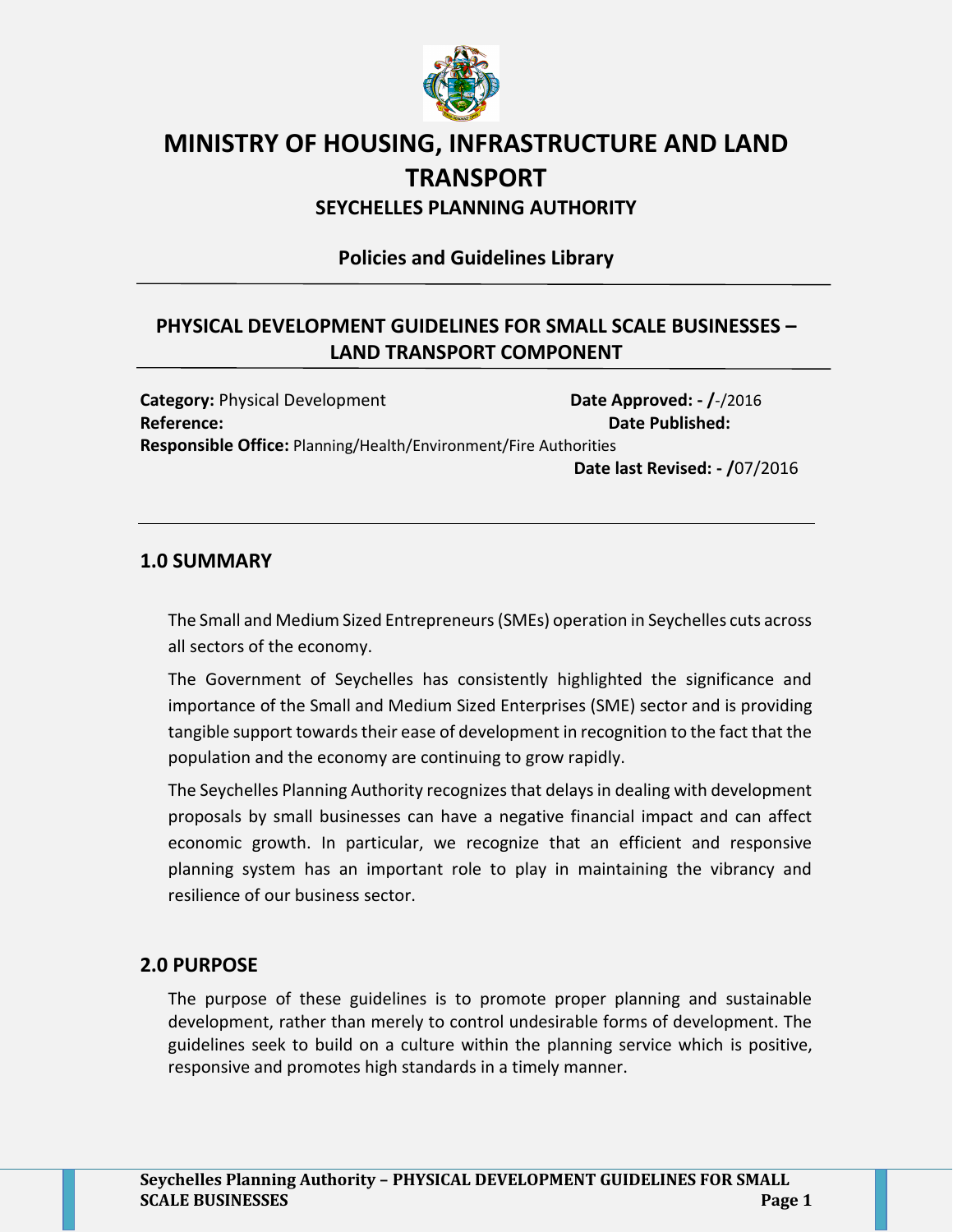## **2.1 STATEMENT**

This policy document provides the physical development guidelines in respect of Public Health Services and the Land Transport regulatory requirements for business classified as small in the country. The aim of which is to strike the optimum balance between the realities locally and existing often referred to as 'unrealistic and stringent' guidelines. This is in a bid to facilitate and accelerate small business activities in the country.

### **3.0 BACKGROUND**

The Seychelles economy has opened up considerably in the last decade, transitioning from state intervention to market-based economic policies. Against this statement, this policy lays down the Government's guiding principles for accelerated physical development of the small scale enterprises in the Republic Of Seychelles.

Given the significant contribution of the small business to job creation and income growth, it is crucial that development guidelines to services be targeted to support these enterprises. The Small Enterprise sector has been identified as an important strategic sector in the overall policy objectives of the Government of Seychelles, hence the increase emphasis on the promotion and facilitation of small scale industries.

Given the nature of the small business sector and the challenges faced, it is important to have a Government led intervention and support mechanism to upgrade and strengthen this sector to meet the expectations of the country hence ensure an accelerated growth.

#### **4.0 APPLICABILITY & SCOPE**

Under this guideline all business operations, which is classified as *small* <sup>1</sup>as per the entrepreneurship classification of Seychelles, which provides the opportunity for manufacturing, processing, assembly, distribution, service and repair uses that carry out part of their operation outdoors or require outdoor storage areas considered to none polluting operations are qualified and deemed to be covered in this policy.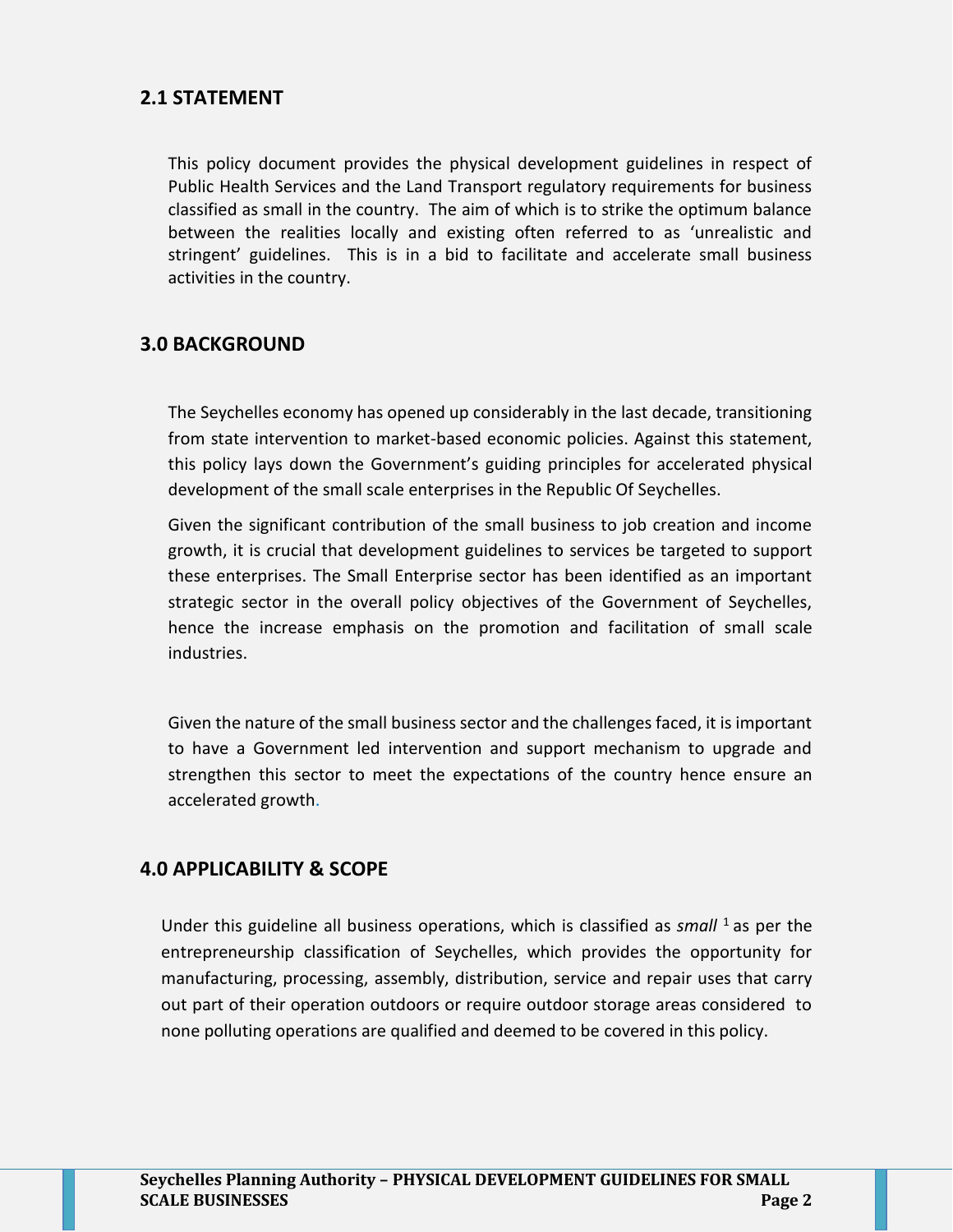## **5.0 GUIDELINES/POLICY STATEMENTS**

## **5.1 WORKFORCE AND OTHER CONSIDERATIONS**

The maximum number of employees employed by such enterprises shall not exceed **10** persons, including the owner

## **5.2 Parking Requirements for those with motorable access (Minimum bay of 2.5 meters width 5.0 meters length)**

| <b>Development type</b>          | <b>Parking bay requirements</b><br>(Minimum) for clients. |
|----------------------------------|-----------------------------------------------------------|
|                                  |                                                           |
| Art & Craft                      | N/A                                                       |
| Child Minding                    | 1                                                         |
| <b>Cleaning Contractor</b>       | 1                                                         |
| <b>Food Processing</b>           | 1                                                         |
| Hairdressing salon<br>beauty     | 1                                                         |
| manicure / pedicure services     |                                                           |
| Leather, leather products<br>and | N/A                                                       |
| footwear                         |                                                           |
| Paper and paper products         | N/A                                                       |
| Printing and publishing          | N/A                                                       |
| <b>Professional services</b>     | 1                                                         |
| Repairs & Maintenance            | N/A                                                       |
| Rubber and plastics products     | N/A                                                       |
| Small office                     | 1                                                         |
| Small shop                       | $\overline{2}$                                            |
| Small size bakery                | $\overline{2}$                                            |
| Small storage facilities         | 1                                                         |
| Tailoring & Upholstery           | N/A                                                       |

The above list is not exhaustive and new activities could be considered by the Planning Authority within its landscape.

The Authority will, on request or as necessary, provide advice on the parking requirement for developments not covered by these development types based on wider Government policy on transportation. These activities are to be of small scale in operation and should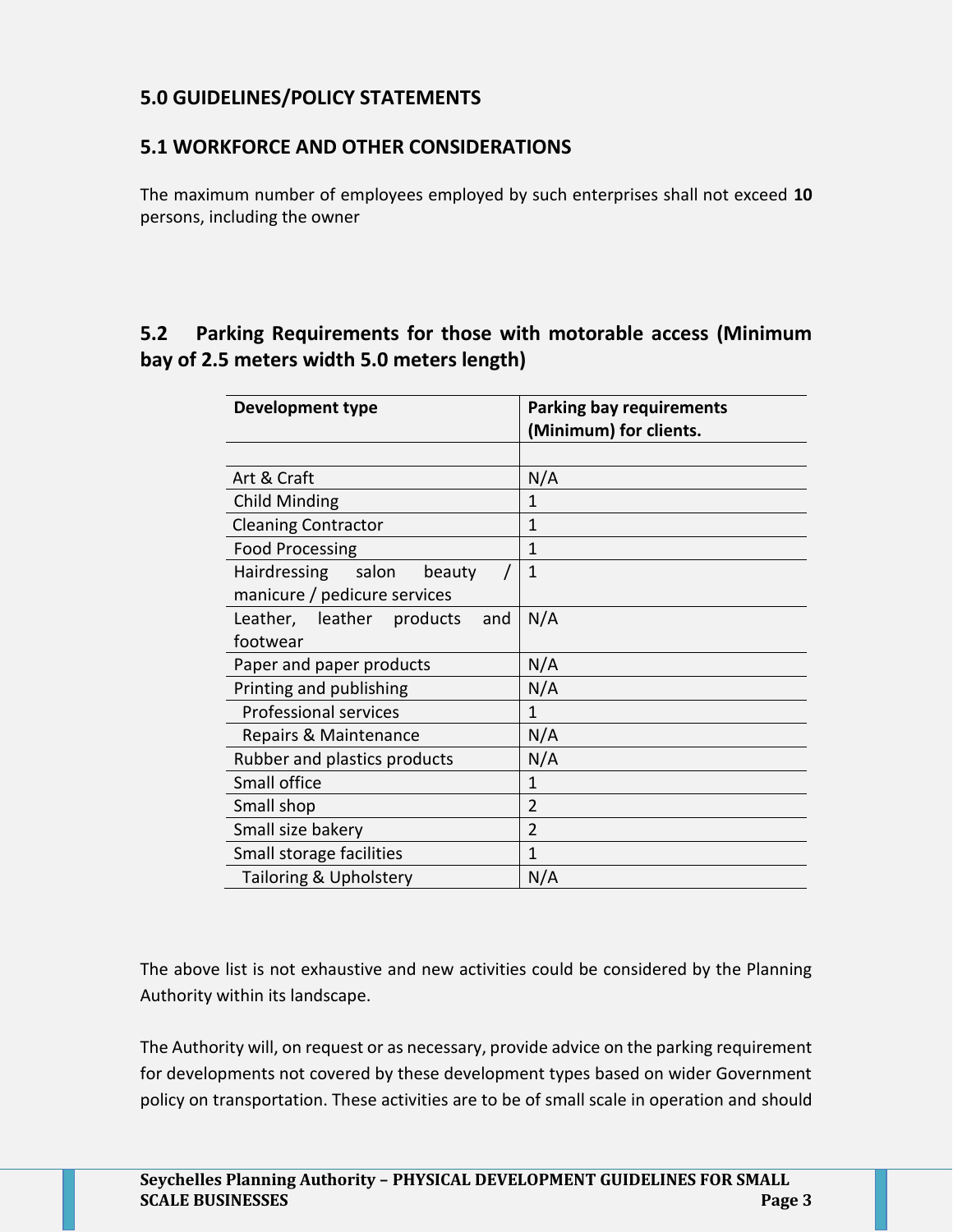not materially affect the use of the premises as a residential unit. The residential amenity of the surrounding area should not be adversely affected.

For change of use applications or redevelopments, parking shall be provided to meet additional demand.

Development/businesses without proper motorable access will be assessed and considered on its own merit.

#### **1 Access**

Ensure that there is adequate visibility to guarantee safety from all accesses.

#### **2 Distances from roads**

A minimum distance of 6 meters from proposed building to the road edge.

The activities must meet the following requirements for Home Based Small Scale Business which is generating a product or service, which can be sold as a result of the in house skills and ingenuity.

The nature of such activities must be limited to light business activities in conformity with the norms set for environment, health and safety and operate within the parameters of the Employment Act and the Employment Conditions and shall register with the Revenue Commissioner's office, and Pension Funds Offices, as deemed appropriate.

The activities must not cause any nuisance e.g. noise, smoke, smell, effluent, chemical/liquid waste, dust, litter or danger should be posed to surrounding residents. There should be is no excessive human, heavy production technology or vehicular traffic involved.

There should be no excessive loading and unloading of goods relating to the business There should be no excursive advertisement signboard.

#### **Contact Information**

Planning Authority Secretariat

Independence House – P O Box 199 - -Victoria – Mahe–SEYCHELLES Telefax: 4610148 Tel: 4674530 Email: *planning authorit[y@mluh.gov.sc](mailto:ghoareau@mluh.gov.sc)*